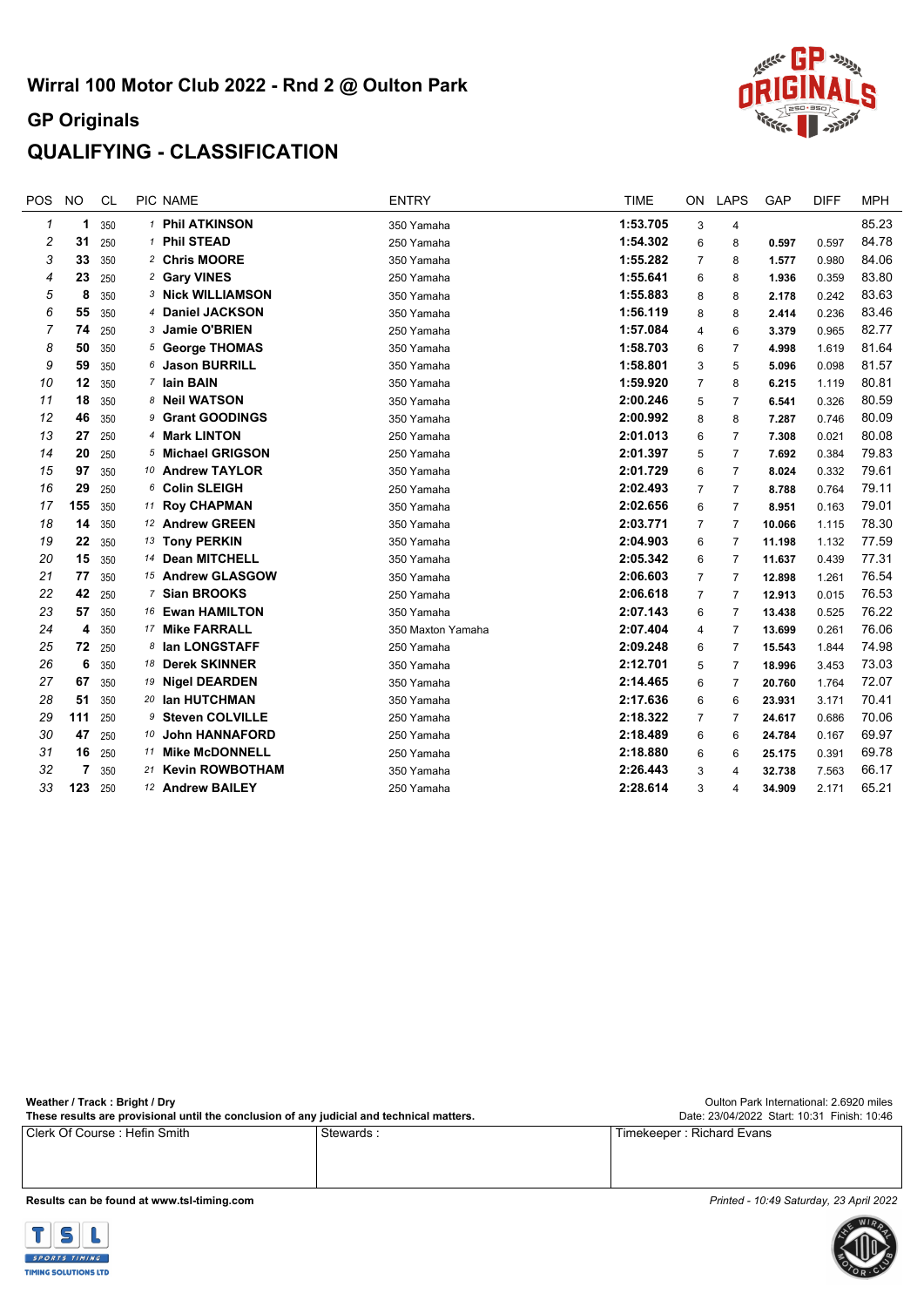

# **GRID FOR RACES 5 & 12a**



[Oulton Park International: 2.6920 miles](http://www.tsl-timing.com)

**[These results are provisional until the conclusion of any judicial and technical matters.](http://www.tsl-timing.com)**

[Clerk Of Course : Hefin Smith](http://www.tsl-timing.com) [Stewards : Timekeeper : Richard Evans](http://www.tsl-timing.com)

**[Results can be found at www.tsl-timing.com](http://www.tsl-timing.com)** *[Printed - 10:50 Saturday, 23 April 2022](http://www.tsl-timing.com)*



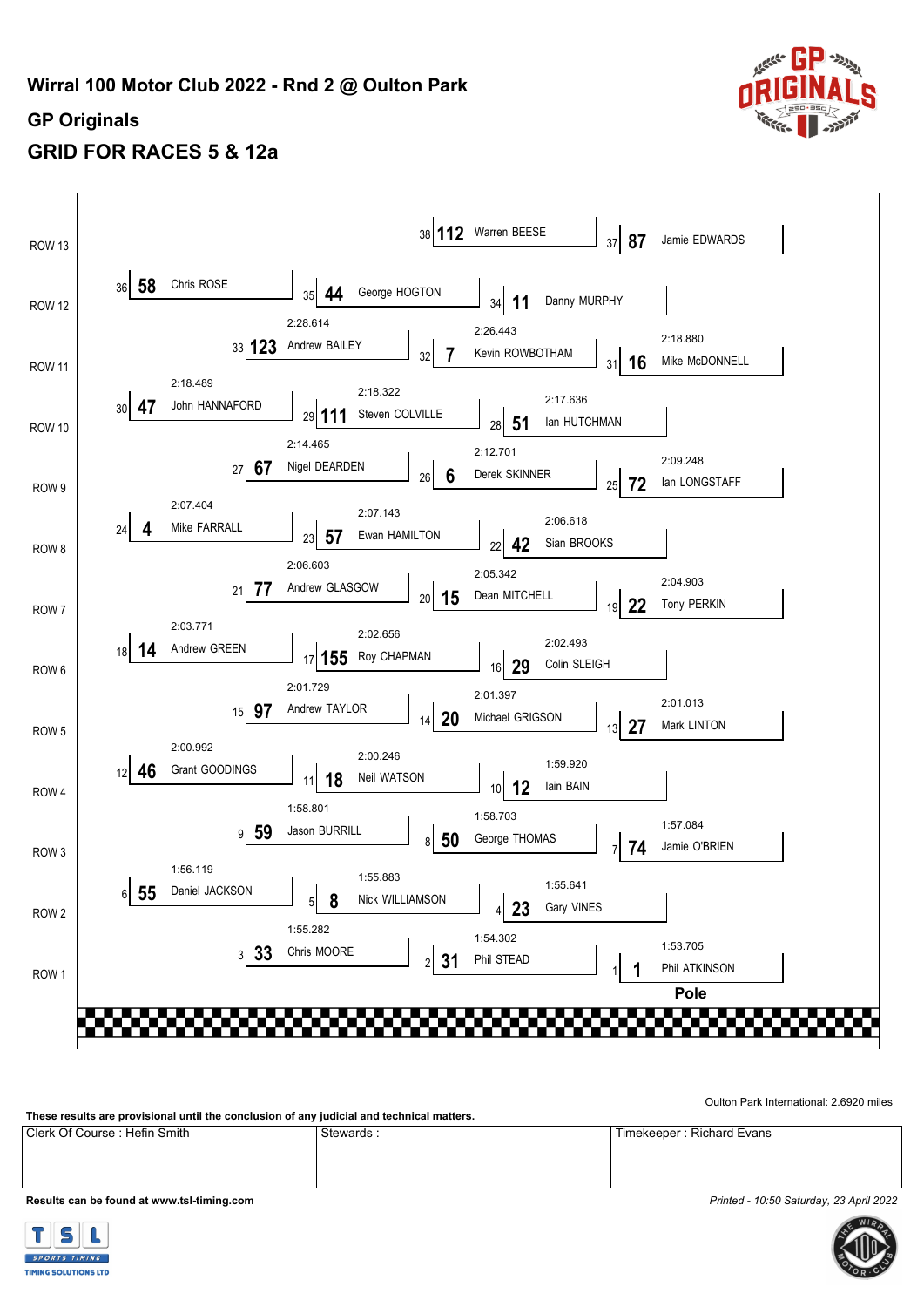

## **RACE 5 - CLASSIFICATION**

| POS        | <b>NO</b> | <b>CL</b> | PIC NAME               | <b>ENTRY</b> |                       | <b>LAPS</b>             | <b>TIME</b>        | GAP    | <b>DIFF</b> | <b>MPH</b> | <b>BEST</b> | ON             |
|------------|-----------|-----------|------------------------|--------------|-----------------------|-------------------------|--------------------|--------|-------------|------------|-------------|----------------|
| 1          | 1         | 350       | 1 Phil ATKINSON        |              | 350 Yamaha            | $\overline{7}$          | 13:17.176          |        |             | 85.09      | 1:52.323    | $\overline{2}$ |
| 2          | 31        | 250       | 1 Phil STEAD           |              | 250 Yamaha            | $\overline{7}$          | 13:20.785          | 3.609  | 3.609       | 84.71      | 1:53.026    | 3              |
| 3          | 33        | 350       | 2 Chris MOORE          |              | 350 Yamaha            | $\overline{7}$          | 13:24.395          | 7.219  | 3.610       | 84.33      | 1:53.536    | 6              |
| 4          | 55        | 350       | 3 Daniel JACKSON       |              | 350 Yamaha            | $\overline{7}$          | 13:26.783          | 9.607  | 2.388       | 84.08      | 1:53.137    | 6              |
| 5          | 74        | 250       | 2 Jamie O'BRIEN        |              | 250 Yamaha            | 7                       | 13:39.040          | 21.864 | 12.257      | 82.82      | 1:54.912    | $\overline{7}$ |
| 6          | 50        | 350       | 4 George THOMAS        |              | 350 Yamaha            | $\overline{\mathbf{r}}$ | 13:39.522          | 22.346 | 0.482       | 82.77      | 1:55.795    | $\overline{7}$ |
| 7          | 8         | 350       | 5 Nick WILLIAMSON      |              | 350 Yamaha            | $\overline{7}$          | 13:39.866          | 22.690 | 0.344       | 82.74      | 1:54.835    | $\overline{7}$ |
| 8          | 12        | 350       | $6$ lain BAIN          |              | 350 Yamaha            | $\overline{7}$          | 13:50.585          | 33.409 | 10.719      | 81.67      | 1:57.160    | $\overline{2}$ |
| 9          | 46        | 350       | 7 Grant GOODINGS       |              | 350 Yamaha            | $\overline{7}$          | 14:00.728          | 43.552 | 10.143      | 80.69      | 1:58.606    | 3              |
| 10         | 27        | 250       | 3 Mark LINTON          |              | 250 Yamaha            | $\overline{7}$          | 14:06.185          | 49.009 | 5.457       | 80.17      | 1:58.277    | 3              |
| 11         | 155       | 350       | 8 Roy CHAPMAN          |              | 350 Yamaha            | $\overline{7}$          | 14:13.265          | 56.089 | 7.080       | 79.50      | 1:58.991    | 5              |
| 12         | 14        | 350       | 9 Andrew GREEN         |              | 350 Yamaha            | $\overline{7}$          | 14:21.907 1:04.731 |        | 8.642       | 78.70      | 1:59.822    | 4              |
| 13         | 97        | 350       | 10 Andrew TAYLOR       |              | 350 Yamaha            | $\overline{7}$          | 14:22.012 1:04.836 |        | 0.105       | 78.69      | 1:59.209    | 5              |
| 14         | 29        | 250       | 4 Colin SLEIGH         |              | 250 Yamaha            | $\overline{7}$          | 14:23.605 1:06.429 |        | 1.593       | 78.55      | 2:00.838    | 3              |
| 15         | 22        | 350       | 11 Tony PERKIN         |              | 350 Yamaha            | $\overline{7}$          | 14:34.650 1:17.474 |        | 11.045      | 77.56      | 2:03.105    | $\overline{7}$ |
| 16         | 59        | 350       | 12 Jason BURRILL       |              | 350 Yamaha            | $\overline{7}$          | 14:34.812 1:17.636 |        | 0.162       | 77.54      | 2:03.167    | 7              |
| 17         | 4         | 350       | 13 Mike FARRALL        |              | 350 Maxton Yamaha     | $\overline{7}$          | 14:37.739 1:20.563 |        | 2.927       | 77.28      | 2:00.410    | 5              |
| 18         | 42        | 250       | 5 Sian BROOKS          |              | 250 Yamaha            | $\overline{7}$          | 14:43.752 1:26.576 |        | 6.013       | 76.76      | 2:03.769    | 6              |
| 19         | 77        | 350       | 14 Andrew GLASGOW      |              | 350 Yamaha            | $\overline{7}$          | 14:56.690 1:39.514 |        | 12.938      | 75.65      | 2:05.494    | 4              |
| 20         | 57        | 350       | 15 Ewan HAMILTON       |              | 350 Yamaha            | $\overline{7}$          | 14:58.551 1:41.375 |        | 1.861       | 75.49      | 2:06.154    | 4              |
| 21         | 72        | 250       | $6$ lan LONGSTAFF      |              | 250 Yamaha            | $\overline{7}$          | 14:59.012 1:41.836 |        | 0.461       | 75.45      | 2:05.837    | 6              |
| 22         | 16        | 250       | 7 Mike McDONNELL       |              | 250 Yamaha            | 6                       | 13:28.272          | 1 Lap  | 1 Lap       | 71.94      | 2:12.395    | 6              |
| 23         | 6         | 350       | 16 Derek SKINNER       |              | 350 Yamaha            | 6                       | 13:36.122          | 1 Lap  | 7.850       | 71.24      | 2:13.488    | 2              |
| 24         | 67        | 350       | 17 Nigel DEARDEN       |              | 350 Yamaha            | 6                       | 13:37.719          | 1 Lap  | 1.597       | 71.10      | 2:12.777    | 3              |
| 25         | 111       | 250       | 8 Steven COLVILLE      |              | 250 Yamaha            | 6                       | 13:40.666          | 1 Lap  | 2.947       | 70.85      | 2:13.660    | $\overline{2}$ |
|            |           |           |                        |              | <b>NOT CLASSIFIED</b> |                         |                    |        |             |            |             |                |
| <b>DNF</b> | 20        | 250       | <b>Michael GRIGSON</b> |              | 250 Yamaha            | 6                       | 12:00.488          | 1 Lap  |             | 80.70      | 1:58.238    | $\overline{2}$ |
| <b>DNF</b> | 23        | 250       | <b>Gary VINES</b>      |              | 250 Yamaha            | 5                       | 9:47.094           | 2 Laps | 1 Lap       | 82.53      | 1:55.354    | 5              |
| <b>DNF</b> | 18        | 350       | <b>Neil WATSON</b>     |              | 350 Yamaha            | $\mathbf{2}$            | 4:04.511           | 5 Laps | 3 Laps      | 79.27      | 1:59.425    | $\overline{2}$ |
| <b>DNF</b> | 15        | 350       | <b>Dean MITCHELL</b>   |              | 350 Yamaha            | $\mathbf{2}$            | 4:13.067           | 5 Laps | 8.556       | 76.59      | 2:01.977    | $\overline{2}$ |
| <b>DNF</b> | 7         | 350       | <b>Kevin ROWBOTHAM</b> |              | 350 Yamaha            | 1                       | 2:20.679           | 6 Laps | 1 Lap       | 68.88      |             |                |
| <b>DNF</b> | 123       | 250       | <b>Andrew BAILEY</b>   |              | 250 Yamaha            | 1                       | 2:51.138           | 6 Laps | 30.459      | 56.62      |             |                |
|            |           |           |                        |              | <b>FASTEST LAP</b>    |                         |                    |        |             |            |             |                |
|            | 1.        | 350       | <b>Phil ATKINSON</b>   |              | 350 Yamaha            | $\mathbf{2}$            | 1:52.323           |        | 86.28 mph   |            | 138.85 kph  |                |
|            |           | 31 250    | <b>Phil STEAD</b>      |              | 250 Yamaha            | 3                       | 1:53.026           |        | 85.74 mph   |            | 137.99 kph  |                |
|            |           |           |                        |              |                       |                         |                    |        |             |            |             |                |

**[Class 350 - 92.5% of Race Speed = 78.70 mph](http://www.tsl-timing.com) Class 250 - 92.5% of Race Speed = 78.35 mph**

|                                                                                           |                                         | Race Distance: 7 Laps / 18.84 miles         |
|-------------------------------------------------------------------------------------------|-----------------------------------------|---------------------------------------------|
| Weather / Track: Cloudy / Dry                                                             | Oulton Park International: 2.6920 miles |                                             |
| These results are provisional until the conclusion of any judicial and technical matters. |                                         | Date: 23/04/2022 Start: 13:22 Finish: 13:35 |
| l Clerk Of Course : Hefin Smith_                                                          | Stewards:                               | Timekeeper: Richard Evans                   |
|                                                                                           |                                         |                                             |
|                                                                                           |                                         |                                             |

**[Results can be found at www.tsl-timing.com](http://www.tsl-timing.com)** *[Printed - 13:37 Saturday, 23 April 2022](http://www.tsl-timing.com)*